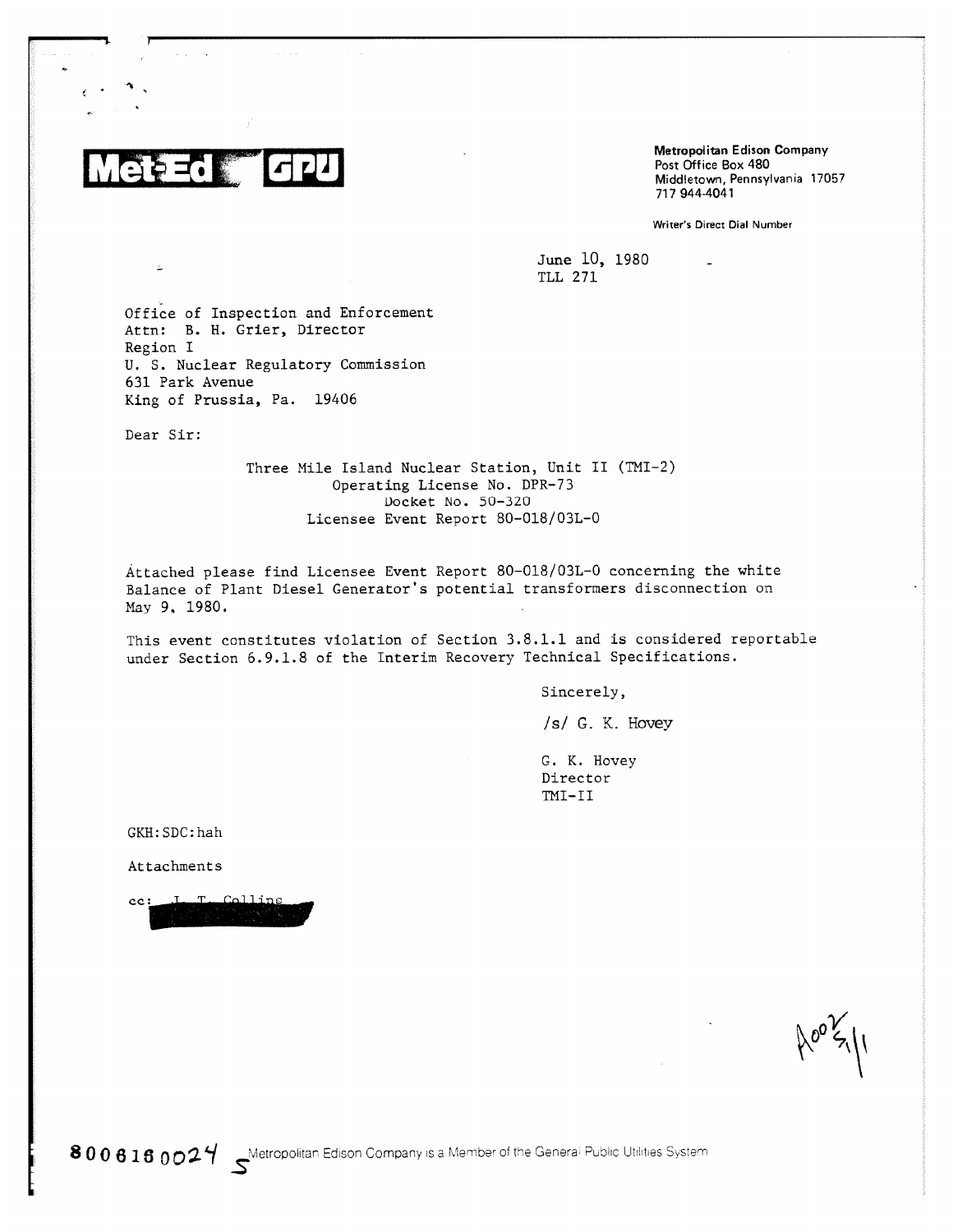**NAC FORM 366 U.S. NUCLEAR REGULATORY COMMISSION**  $(7.77)$ LICENSEE EVENT REPORT CONTROL BLOCK:  $-1$   $-1$   $-1$ ∟ٍ⊡ (PLEASE PRINT OR TYPE ALL REQUIRED INFORMATION)  $\underbrace{0 [ 0] 0 [ 0] 0 ] - 1 0 [ 0] \frac{4}{25} \frac{11 [1 [1] [3] }{10 \frac{1}{27}} \frac{1}{27} \frac{1}{27} \frac{1}{27} \frac{1}{27} \frac{1}{27} \frac{1}{27} \frac{1}{27} \frac{1}{27} \frac{1}{27} \frac{1}{27} \frac{1}{27} \frac{1}{27} \frac{1}{27} \frac{1}{27} \frac{1}{27} \frac{1}{27} \frac{1}{27} \frac{1}{27} \frac{1}{27} \frac{1}{27}$  $0$  | 1 6) يو CON'T  $0.015101918100016101$  $0$   $1$  $\frac{1810}{15}$ SOURCE  $[L \bigodot [0 1 5 0 0 0 0 3]$  $2|$ **DOCKET NUMBER** EVENT DESCRIPTION AND PROBABLE CONSEQUENCES (10) [While loading the white Balance of Plant (BOP) diesel generator per surveillance  $\boxed{0}$   $\boxed{2}$ [0][3] [Procedure 4303-M16B, oscillations in the generator's frequency were observed, followed by a total loss of frequency indication. The diesel generator was tripped  $\sqrt{0}$   $\sqrt{4}$  $\sqrt{0}$  5 and subsequently restarted, but the generator output voltage buildup did not occur. This event was a violation to Tech. Spec. 3.8.1.1 and is considered reportable  $\sqrt{0}$ under section 6.9.1.9 of the Interim Recovery Technical Specifications. This event  $(917)$ I had no effect on the plant, its operation or the health and safety of the public.  $018$ SYSTEM<br>CODE COMP<br>SUBCODE CAUSE<br>CODE VALVE<br>SUBCODE CAUSE<br>SUBCODE COMPONENT CODE  $LE(05)$  $L2(G)$  $\boxed{0}$   $\boxed{9}$  $E(0)$  $x(3)$  $CI$  K  $T$   $B$   $R$   $K$   $(04)$ 200 L 78 **OCKORROWCE** REVISION **REPORT AEQUENTIAL** D REPORT  $\begin{bmatrix} 0 \\ 0 \end{bmatrix}$  $10$  $0 | 1 | 8$  $|0|3|$ 亓  $\overline{27}$  $28$  $\overline{17}$ NPRD-4 COMPONENT<br>MANUFACTURER ATTACHMENT<br>SUBMITTED **PRIME COMP.**<br>SUPPLIER **ACTION FUTURE**<br>TAKEN ACTION **SHUTDOWN** CEFFECT  $mows (22)$  $1010$  $\mathbb{L}(\mathbb{Z})$  $N(24)$ LZ(21)  $\sigma$  $X | 9 | 9 |$ <u>(ره)(</u> J(20) ∫(25  $9(26)$ CAUSE DESCRIPTION AND CORRECTIVE ACTIONS (27) shock associated with closing the 4160V breaker in loading the  $\Box$   $\Box$   $\Box$   $\Box$ mechanical [1] L diesel generator resulted in disconnecting the Potential Transformers (PT) and [1] [blowing 2 fuses in the excitation system services boost circuit. The fuses were the PT's reconnected and the BOP diesel generator was started success- $\Box$   $\Box$ replaced.  $\Box$   $\Box$  $f<sub>n</sub>11v$ зо FACILITY METHOD OF OTHER STATUS 30 DISCOVERY DESCRIPTION (32)<br>Surveillance Procedure Testing % POWER  $L^B(\mathfrak{Y})$  $0 | 0 | 0 |$  (29) Recovery Mode  $\mathbf{1}$  5  $\mathbf{X}$  (28) 12 9 10<br>ACTIVITY CONTENT 80 LOCATION OF RELEASE (36) OF RELEASE AMOUNT OF ACTIVITY (35)  $16220$  $N/A$  $N/A$ PERSONNEL EXPOSURES  $\overline{a}$ **DESCRIPTION** (39) **NUMBER** TYPE <u>ol ol ol</u>③) z J  $\vert \cdot \vert$  $N/A$ 11 12<br>PERSONNEL INJURIES  $\overline{30}$ DESCRIPTION(41) **NUMBER**  $\frac{1}{16}$  8 <u>ol ol o</u>kol  $N/A$ 9<br>LOSS OF OR DAMAGE TO FACILITY (43) 40 **DESCRIPTION**  $N/A$  $1 \mid 9 \mid$  $Z(\Omega)$ ۱ō **PUBLICITY** DESCRIPTION (45)  $\mathbb{Z}^{155 \cup 50}$ NAC USE ONLY  $20$  $N/A$  $5^{6}$  $\overline{68}$ Steven D. Chaplin NAME OF PREPARER  $(717)$  948-8553 **PHONE** 8006160027  $\leq$